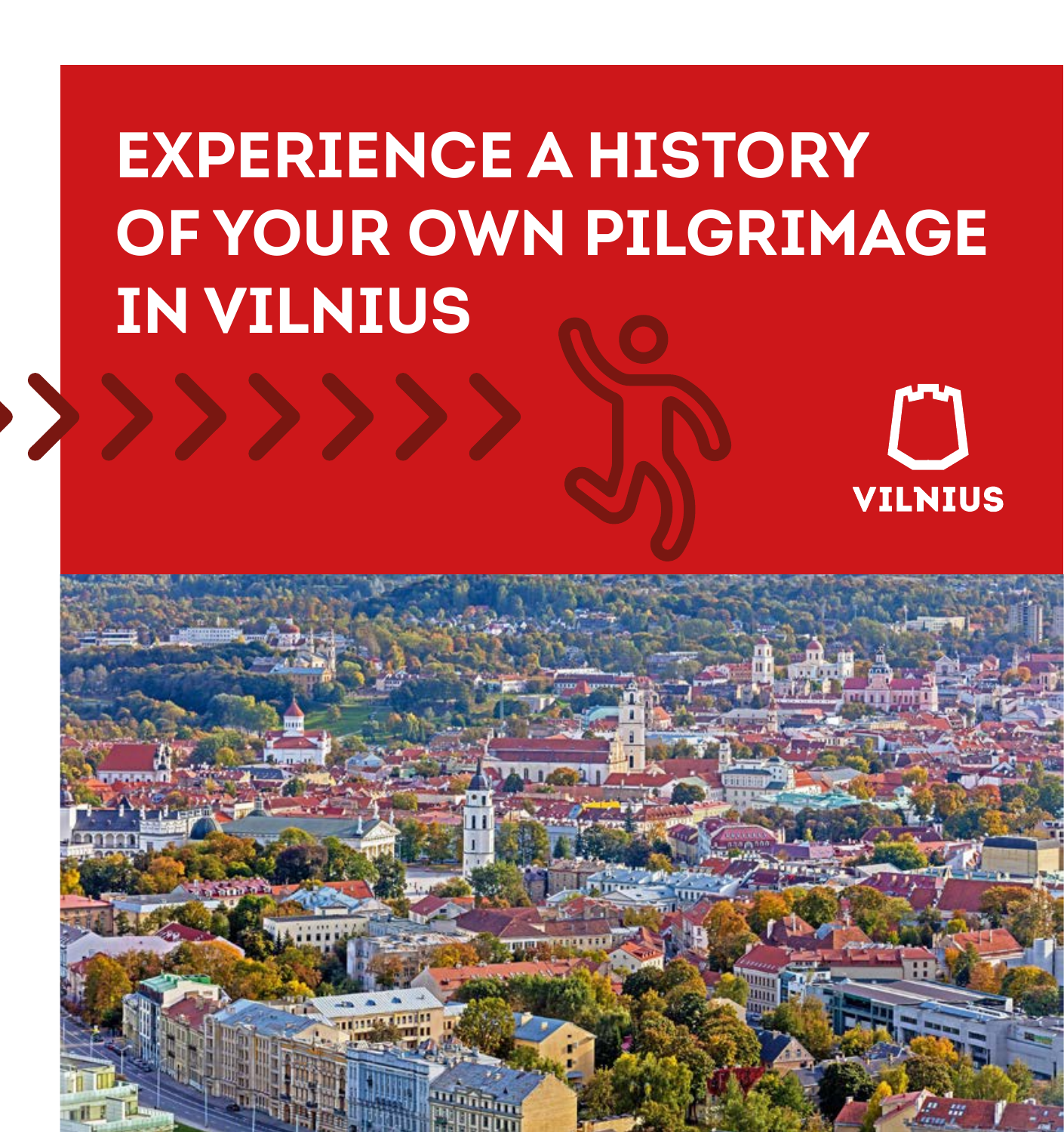#### **VILNIUS – A CITY OF MERCY**

**Almost all of Lithuania's history can be told in its churches, so it is no surprise that the country has a deep tradition as a pilgrimage destination. For more than 400 years, pilgrims have been meeting at the painting of the Blessed Virgin Mary at the Gates of Dawn in hopes of receiving Mary's blessing and help, or even to thank her for the grace she may have already bestowed upon them. Today, about 30,000 pilgrims from all over the world visit Vilnius annually. The path of Mercy that can be found here begins with the special works of St. Faustina and the Blessed Father St. Michael Sopoćko, who lived in Vilnius and spread the message of**  **God's Mercy to the world.**

**The places of interest for pilgrims promote the city through its sacral heritage. Vilnius is special because the main Christian denominations are clearly visible on the narrow streets of the Old Town – there are Catholic, Russian Orthodox, and Lutheran churches, Greek Catholic prayer houses and more. With this leaflet, we invite you to experience Vilnius' most holy places, feel the Mercy of God, and witness the seven works of mercy for the body and soul. Even a short visit to one or more of these holy places will lighten your spirits and give you hope.** 

**Explore Vilnius – a City of Mercy.**

#### **ALONG THE ROAD OF MERCY**



#### **1. THE SHRINE OF DIVINE MERCY Dominikonų St. 12, open daily 24 hours**

After being housed in several different churches over the years, the painting of God's Mercy is now worshiped by believers in the whitewashed space of the Shrine of Divine Mercy. Famous for the grace it bestows on visitors, the painting is the work of Eugene Kazimirowski, who painted it in 1934 in Vilnius according to the visions of Saint Faustina. Following its creation, copies of the small image soon spread around the world. Today, it is one of the most recognisable and respected paintings in the Catholic Church, and pilgrims travel thousands of kilometres just to see it.

The Shrine of Divine Mercy offers visitors the blessing of Jesus through the painting. With his raised right hand, the Saviour grants His blessing to all those who are confident, and with His left hand, which touches His robe right by His heart, he spreads his grace, heals and breathes life into souls.

Pilgrims are always welcome here – there is a feast of the Adoration of the Blessed Sacrament in the shrine 24 hours per day.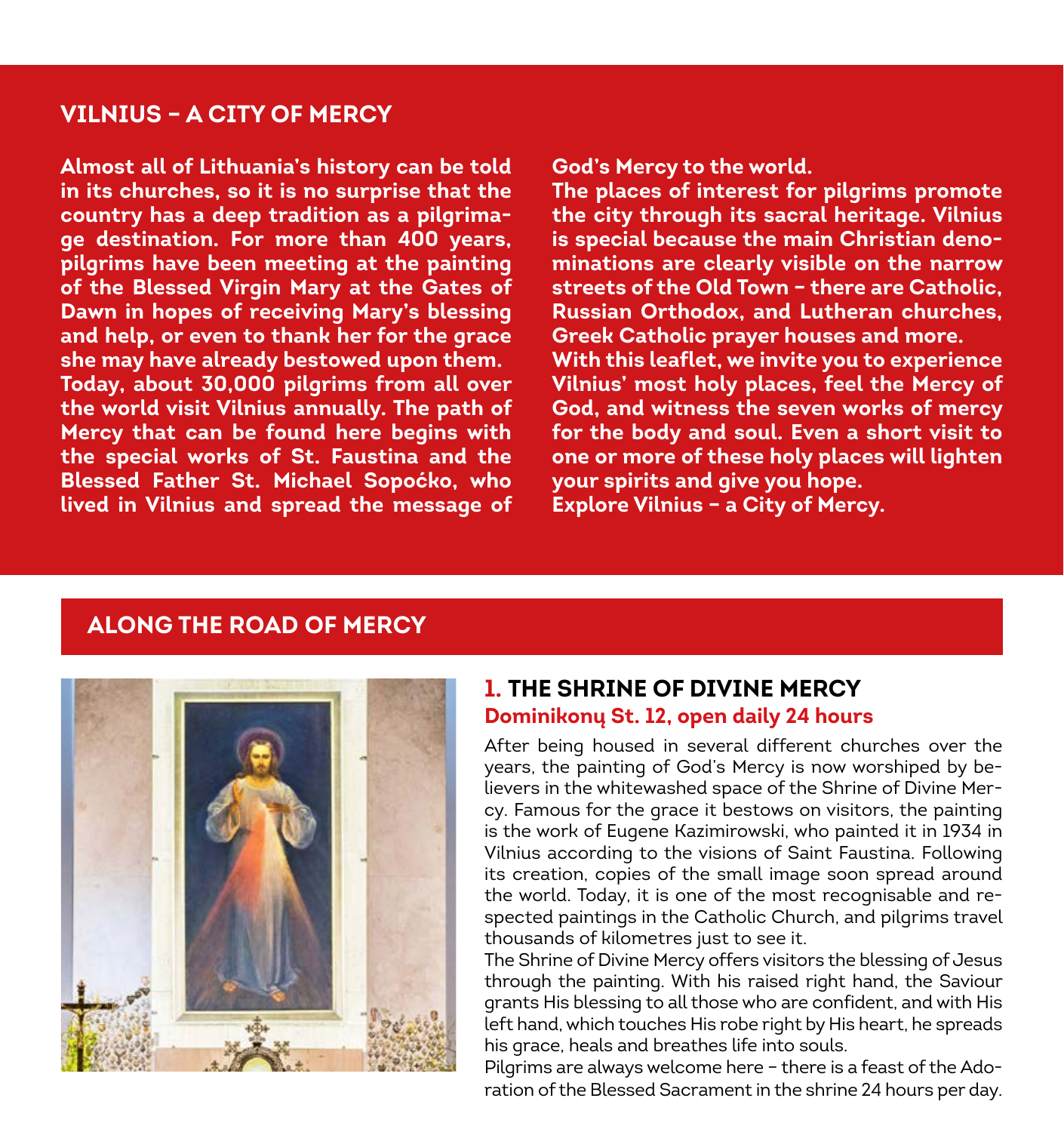

#### **2. THE HOUSE OF SAINT FAUSTINA V. Grybo St. 29; I - VII 10:00 -17:00**

The Apostle of Divine Mercy, Faustina Kowalska, lived in the Convent of the Congregation of the Mother of Mercy in Vilnius from 1933 to 1936. Here she experienced many revelations of Jesus through which she was asked to fulfil the message of God's Mercy to the world. A prayer of Mercy was dictated to Sister Faustina in Vilnius. In this city she also met Father Michael Sopoćko, who helped her fulfil Jesus' request. Thanks to him the painting of God's Mercy was painted in Vilnius, the celebration of Mercy Sunday was initiated in the city, and a new monastery, which is known today as the Congregation of the Sisters of Merciful Jesus, began to commemorate. Encouraged by Father Sopoćko, Sister Faustina began writing a diary that today is one of the most famous mystical experiences in the world of literature. Pope John Paul II canonised Sister Faustina in 2000. Today, when visiting the former residence of Saint Faustina, you can concentrate, pray and participate in events dedicated to Mercy.



#### **3. CHAPEL OF THE GATES OF DAWN Aušros Vartų St. 14; www.ausrosvartai.lt**

Nowadays, the Gates of Dawn is one of the most important historical and religious sites in Vilnius. It is not just the chapel itself that is so important, it is also the street that leads to the gate, which is always crowded with believers and tourists admiring a very special view – the painting of the Mother of Mercy.

Originally, these city gates were like the others in the wall surrounding the Old Town; however, in the 16th century they were given to the Carmelites the Chapel of God's Mother was added to the Gates of Dawn. Here, the painting of the Holy Virgin Mary found a place. Painted in the first part of 17<sup>th</sup> century and later decorated with gold-plated silver embellishments, the painting has a deep history surrounded by legend, as evidenced by the many prayer candles brought by visitors.

The Mother of Mercy at the Gates of Dawn has been uniting believers from all nations and confessions since its creation.

Today's Gates of Dawn remains a special place not only for the prayers but also for anyone seeking care from the Mother of Christ, support in the struggle of spirit, or wisdom to help make difficult decisions. Visit the Gates of Dawn and ask for your miracle.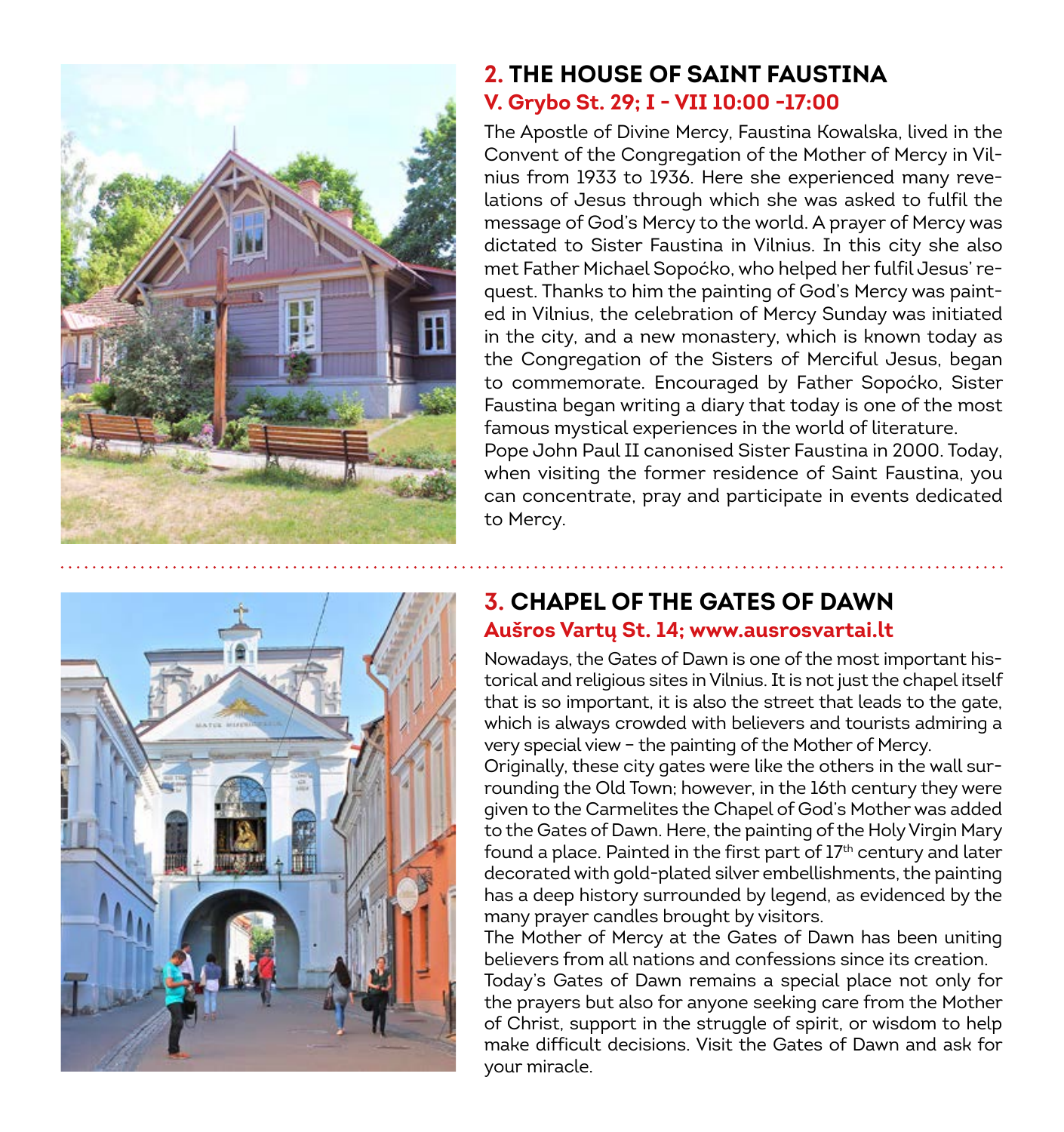

#### **4. MONASTERY OF THE SISTERS OF MERCIFUL JESUS**

#### **Rasų St. 4A**

The Catholic Women's Congregation, founded by the Blessed M. Sopoćko, helps spread God's mercy. The purpose of the Sisters of the Merciful Jesus is to glorify and proclaim the mercy of God, to pray for others, and to do works of mercy.

The congregation was founded as a religious institution to be set up in Vilnius; however, because of the Second World War, it was formally founded in Poland. The Sisters arrived in Vilnius in 2001 and settled in the former residence of a monastery building. The present monastery chapel, which is from the interwar period, was the studio of the painter Eugene Kazimirowski, known for creating the image of the Merciful Jesus, which he painted using instructions from Sister Faustina in 1934 based on her visions. The entire territory is known as the Hill of the Saviour. It serves as the historical centre of mercy and has been home to charities

like the Monasteries of Visitations, Missionaries and the Merciful Sisters since the 17<sup>th</sup> century. Today, the Sisters of the Merciful Jesus have established a hospice and nursing home at the monastery for those with oncological diseases. Here you can directly touch mercy with yourself and keep God's message going.

#### **5. CHURCH OF THE HOLY SPIRIT Dominikonų St. 8**

The Dominican Order monks in Lithuania stayed during Gediminas' time, so a wooden church in this place had already existed in 1321, and the stone Church of the Holy Spirit was built in 1408.

It is one of the most charming churches in Vilnius, with its impressive Rococo ornaments; sixteen altars, spectacular organs designed by Adam Gottlob Casparini in the 18th century, and 45 paintings, which are kept as monuments. From 1986 to 2005, the painting of the Divine Mercy was respected here.

The steady history of the church preserves a wealth of secrets, not only in the church but also in the underground ensembles, which houses the remains of the victims of wars and epidemics

Mass at the Church of the Holy Spirit are held in Polish, but all pilgrims are welcome to feel and share the aura of six hundred years of spirituality.

Pope John Paul II visited the church on 5 September 1993. The right nave of the church is equipped with an altar dedicated to St John Paul II, which incorporates the Pope's blood into its relic.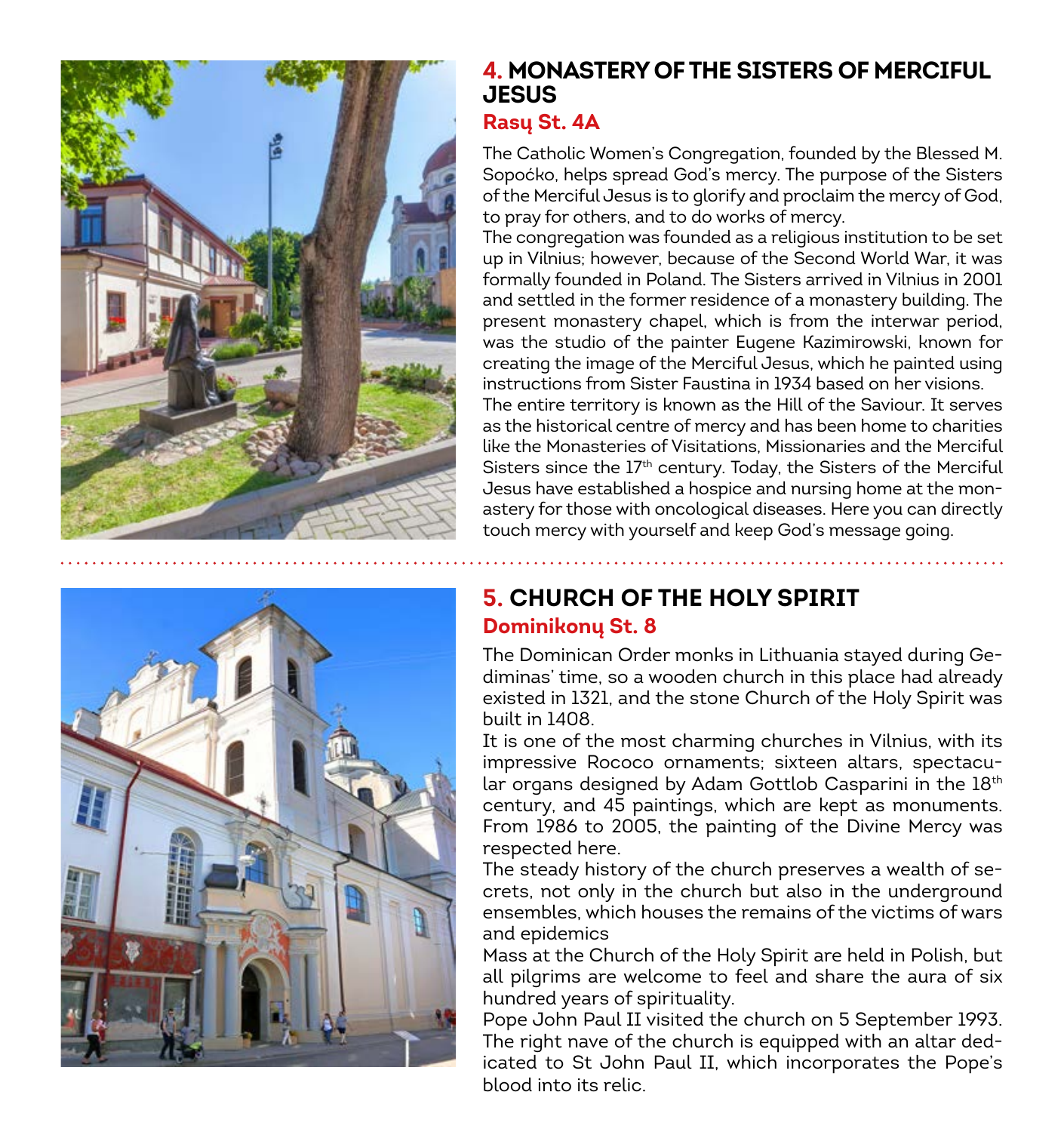#### **THE MAIN LITHUANIAN SHRINE**



#### **6. THE CATHEDRAL BASILICA OF ST. STANISLAUS AND ST. LADISLAUS OF VILNIUS**

#### **Cathedral Square 2; www.katedra.lt**

The country's most important Catholic shrine, the Cathedral, is the symbol of Lithuania's baptism. The oldest masonry, dating back from the  $13<sup>th</sup>$  to  $15<sup>th</sup>$  centuries, and the oldest Lithuanian fresco. painted in the 14<sup>th</sup> century and depicting the crucifixion of Christ, remain in the Cathedral's catacombs.

The site also houses the remains of the Grand Duke of Lithuania and the King of Poland Alexander, Zygmunt August's wives Elizabeth and Barbora Radvilaitė, as well as the urn containing the heart of Duke Wladyslaw. The Cathedral as it is seen today is the result of a reconstruction project headed by Laurynas Gucevičius in 1801. The Cathedral is also home to one of the most precious examples of early Baroque art – the Chapel of Saint Casimir, which holds the saint's remains.

Visitors flock to the site to see the painting of St. Mary the Virgin (Madonna of the Sapiega) in the Cathedral's Gostautas Chapel, which has been known for its miracles for a long time. The work is also one of the earliest examples of a painting of Mary in Europe crowned by the Pope (1750).

### **PILGRIM ROUTE OF ST. POPE JOHN PAUL II**



After Lithuania regained its independence in September 1993, the country's Catholics were visited by the great pilgrim Pope John Paul II. The Pope's first visit to Lithuania was used to encourage the adoption of the Gospel as a gift of salvation and an integral part of everyday life.

In memory of St John Paul II, a pilgrimage route was established to celebrate and honour the creation of sacred and treasured places from the 14<sup>th</sup> century in Lithuania. The route is located in Vilnius and includes visits to the Cathedral and the Chapel of St. Casimir, the Temple of Divine Mercy, the Chapel of the Gates of Dawn and the Church of St. Theresa, the Church of the Finding of the Holy Cross with the Crossroad, and the Church of the Holy Virgin Mary's Visit in Trakai. It is also worth visiting the St. Holy Spirit Church, where the Pope met with the Polish speaking believers; one can honour the relic of St. John Paul II.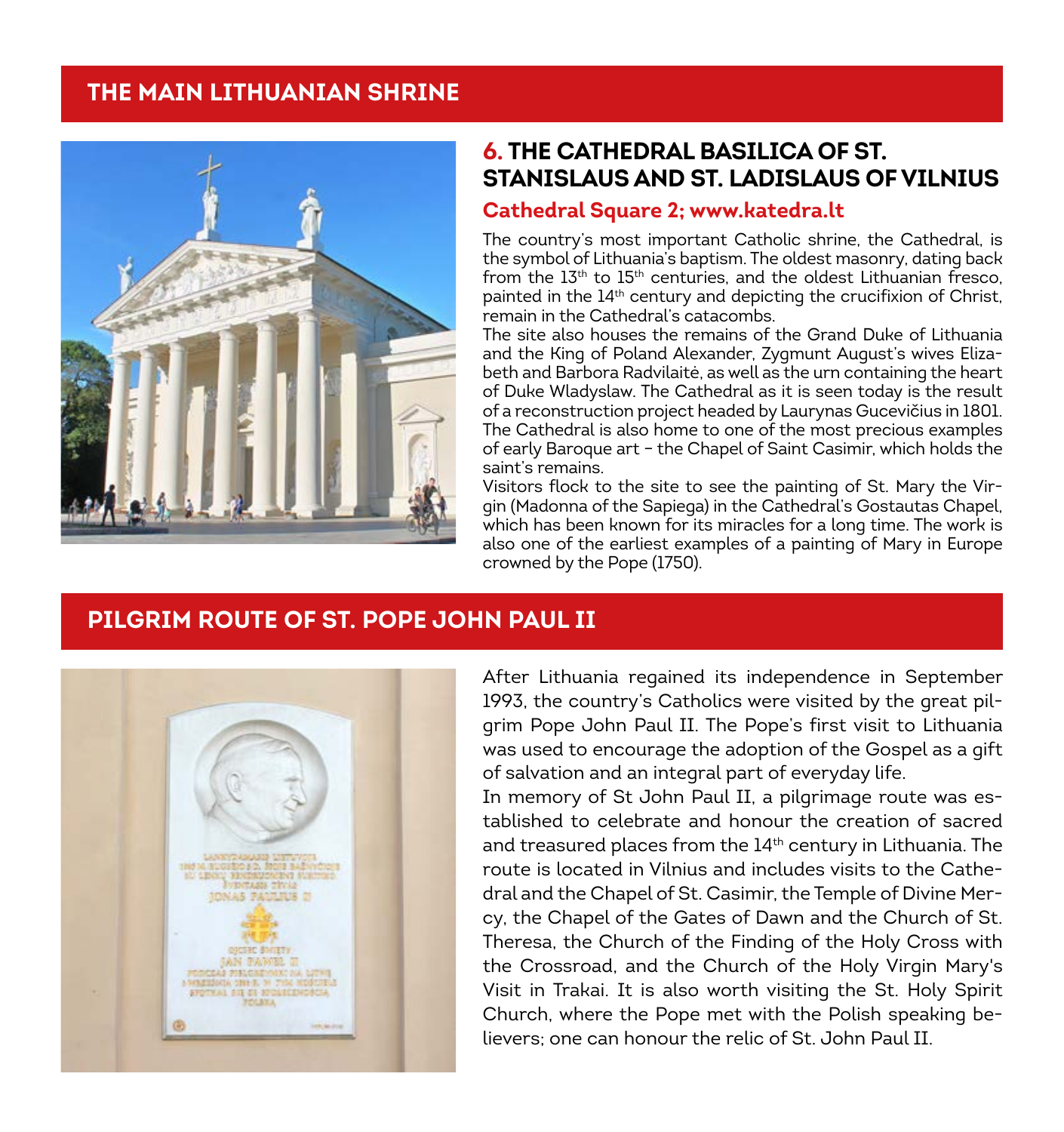#### **THE VISIT OF POPE FRANCIS**



On his scheduled visit to the country in September 2018, Pope Francis brings an encouraging message to Lithuania. It is most certainly an occasion for spiritual renewal and an opportunity to reflect upon the questions he raises. Pope Francis' trip includes a ride around Vilnius in the Pope mobile, a meeting with young people at the Cathedral Square, a visit to the Chapel of the Blessed Virgin Mary and the Mother of Mercy painting at the Gates of Dawn, and the Museum of Occupation and Freedom. The motto of the Pope's visit – Jesus Christ is our hope – will encourage Christians to look forward to the future.

#### **TREASURY**





#### **7. CHURCH HERITAGE MUSEUM Šv. Mykolo St. 9; II - VI 11:00 - 18:00; www.bpmuziejus.lt**

The treasury of the Vilnius Cathedral is the oldest and most abundant treasure trove of all the churches of the Grand Duchy of Lithuania. It began to accumulate immediately after Lithuania's christening and the establishment of Vilnius Cathedral in 1387, and its history reflects the entire life of the Grand Duchy of Lithuania. The treasury holds a large and impressive collection of goldsmith masterpieces; a monstrance, ecclesiastical cups, relics, many church utensils and tapestries. Despite the treasury suffering damages and looting in a number of wars, its collection has continued to grow to this day. The treasury was hidden at the beginning of the Second World War and was rediscovered unintentionally only in 1985, leading to the restoration of the sanctuary – 189 treasures are registered in a special act. The Cathedral's treasure trove has been open to the public since 2009 and is now exhibited in the Church Heritage Museum. However, the impressive liturgical objects are also lent and used today in masses held at Vilnius Cathedral. There are also various expositions and constantly updated exhibitions in the museum. The museum's most valued treasure is the crystalline reliquary of St. Eustachian in the shape of cross, which was a gift to the Grand Duchy of Lithuania's Vilnius Voivodship from Chancellor Albertas Gostautas, as well as monstrance given to the Church of St. Nicholas by Geranainiai.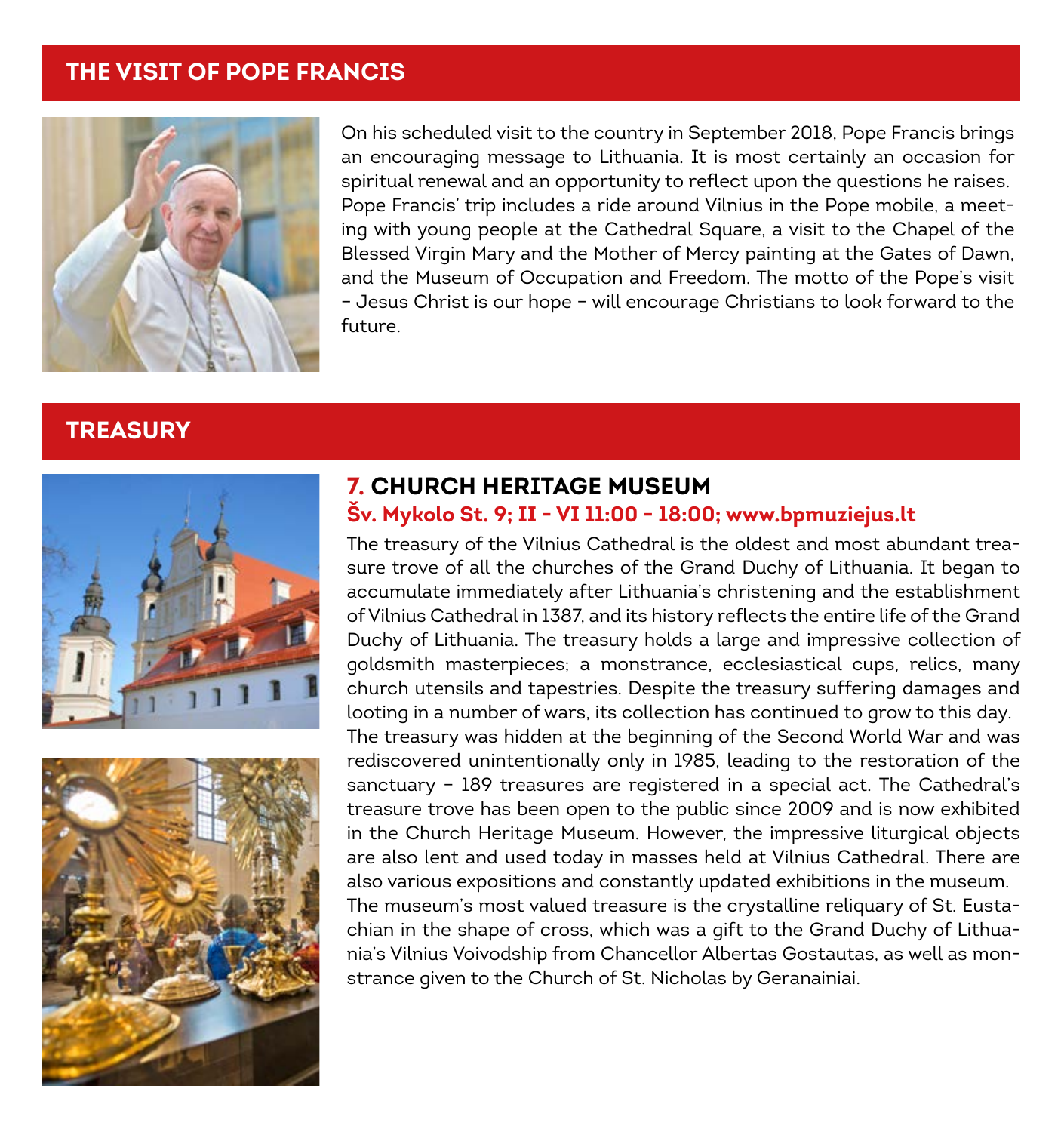#### **THE WAY OF SAINT JAMES**







Although the most famous of the St. James Way is located in Spain, Lithuania joined the network of pilgrimage roads in 2016, ultimately reflecting the country's common Christian roots with Europe. Pilgrims can visit 32 St. James places marked with shells and 11 churches of St. James as well as other shrines. Through these ancient, prayer-filled places, each pilgrim can build their own route, as well as track the wooden crosses along the way. The 500-kilometre route across Lithuania, which also spans from Latvia and Russia to the Polish border, is a living social, cultural, and economic organism.

Pilgrim lodging and catering facilities are available at the stops for pilgrims and crusaders.

Pilgrims can also visit the objects of St. James Way – the Chapel of the Gates of Dawn, the Church of St. Theresa, the Church of Sts. Philip and Jacob, the Apostles, and the Dominican Monastery.

#### **8. CHURCH OF STS. PHILIP AND JACOB, THE APOSTLES, AND THE DOMINICAN MONASTERY Vasario 16-osios St. 10**

#### **www.vilniausdom.wixsite.com/vilniaus-dominikonai**

The first church in Lukiškės was founded on 1 May 1642, the day of the Apostles Philip and Jacob. In a specially equipped altar near the central altar, the image of the Mother of God of Lukiškės is painted on the tree and glorified by miracles.

Dominicans were evicted in 1844, and during the Soviet era the church was supposed to be destroyed, but, albeit abandoned, it managed to be preserved. After returning the church to the believers in 1992, Dominicans settled down after a year in the monastery. The centre of the General Vicar's Office of the Dominicans of Belarus, Estonia, Latvia and Lithuania has since been established here.

#### **VILNIUS CARILLON Vasario 16-osios St. 10**

The church of Sts. Philip and Jacob, the Apostles has the largest carillon in the Baltic States, which consists of 61 bells, the smallest of which weighs 8 kg, and the largest 3,360 kg. The church tower is ideally suited for this instrument. The bells were found and the carillon was built in 2015 by the famous Royal Bell Foundry of Aston City in the Netherlands, "Royal Eijsbouts", which nurtures old bell foundry traditions. The bell ringing accompanies not only religious holidays, but also state celebrations, and important historical commemorations. A variety of music, from the simple folk songs to complex classical, contemporary, virtuoso, and religious works, is played in the carillon.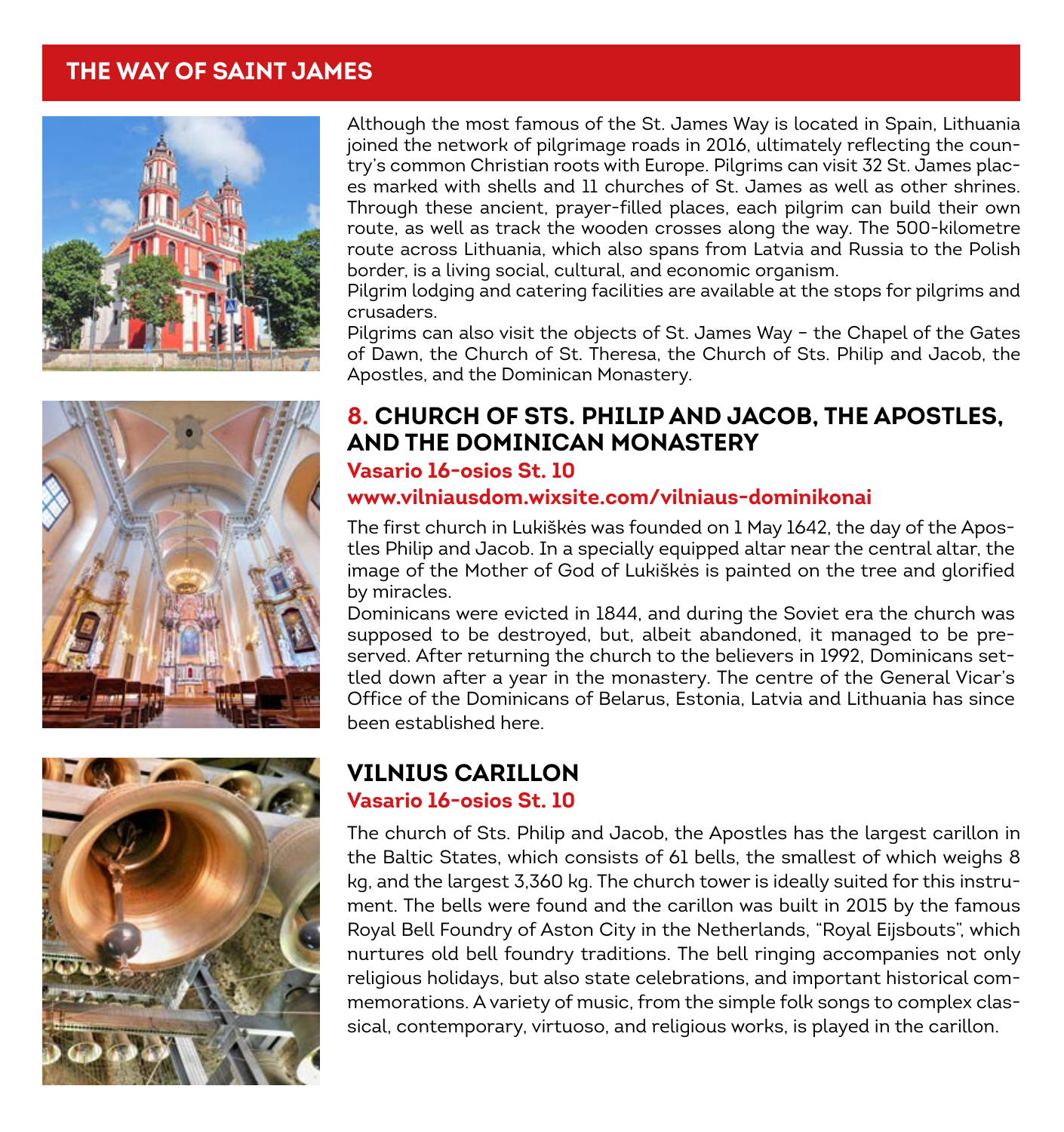#### **SAINTS OF VILNIUS**



#### **ST. CASIMIR – PATRON OF LITHUANIA**

#### **Observed in the church on 4 March**

The heavenly patron of Lithuania, the prince of the Grand Duchy of Lithuania and of the Kingdom of Poland was famous for his piety while he was alive, and his grave became a place of worship - believing in his royal holiness, people came here to ask for intercession and to experience grace. Casimir's cult was confirmed in 1602, and St. Casimir became the first Lithuanian saint. His remains lie in the most beautiful Chapel of St. Casimir in the Cathedral of Vilnius. It is also worth visiting the Church of St. Casimir, which is the first and oldest Baroque church in Vilnius. Furthermore, Kaziukas Fair takes place in Lithuania on the weekend following St. Casimir's Day (4 March).



#### **THE FIRST CHRISTIAN MARTYRS IN VILNIUS Observed in the church on 27 April**

The pagans belonging to the manor house of the Grand Duke of Algirdas, Antanas, Jonas and Eustachijus believed and were baptised by the Orthodox Pastor Nestor. In 1347, they were ordered to denounce their faith and were tortured when they refused to do so. In 1547, the three martyrs were officially proclaimed Orthodox saints. In 1969, Pope Paul VI included them in the list of Roman Catholic Church saints. Currently, their relics are respected in the Orthodox Church of the Holy Spirit of Vilnius. Every year on 26 June, Orthodox Christians celebrate the transfer of these relics and a special mass is held during which the reliquary is opened. Many believe that the relics belonging to the Orthodox martyrs have healing powers.



#### **JOSAPHAT KUNTSEVYCH Observed in the church on 12 November**

### Josaphat Kuntsevych began ecumenical work in an attempt to unite the Catholic and Orthodox Churches some 400 years ago. He started his career

in Vilnius where he entered the Vilnius Academy, and later became the Archimandrite of the Vilnius Basilicum Monastery. In Lithuania, as well as being the Archbishop of Polotsk, Josaphat Kuntsevych actively defended and asserted the Orthodox communities and re-established unity with Rome. He was killed for the active unification of Christians in 1623. After the proclamation of Pope Pius IX in 1867, Josaphat Kuntsevych became the first saint of units. He was buried in Rome in St. Peter's Basilica, while sacred remains are respected in various places of Lithuania, Poland and Belarus.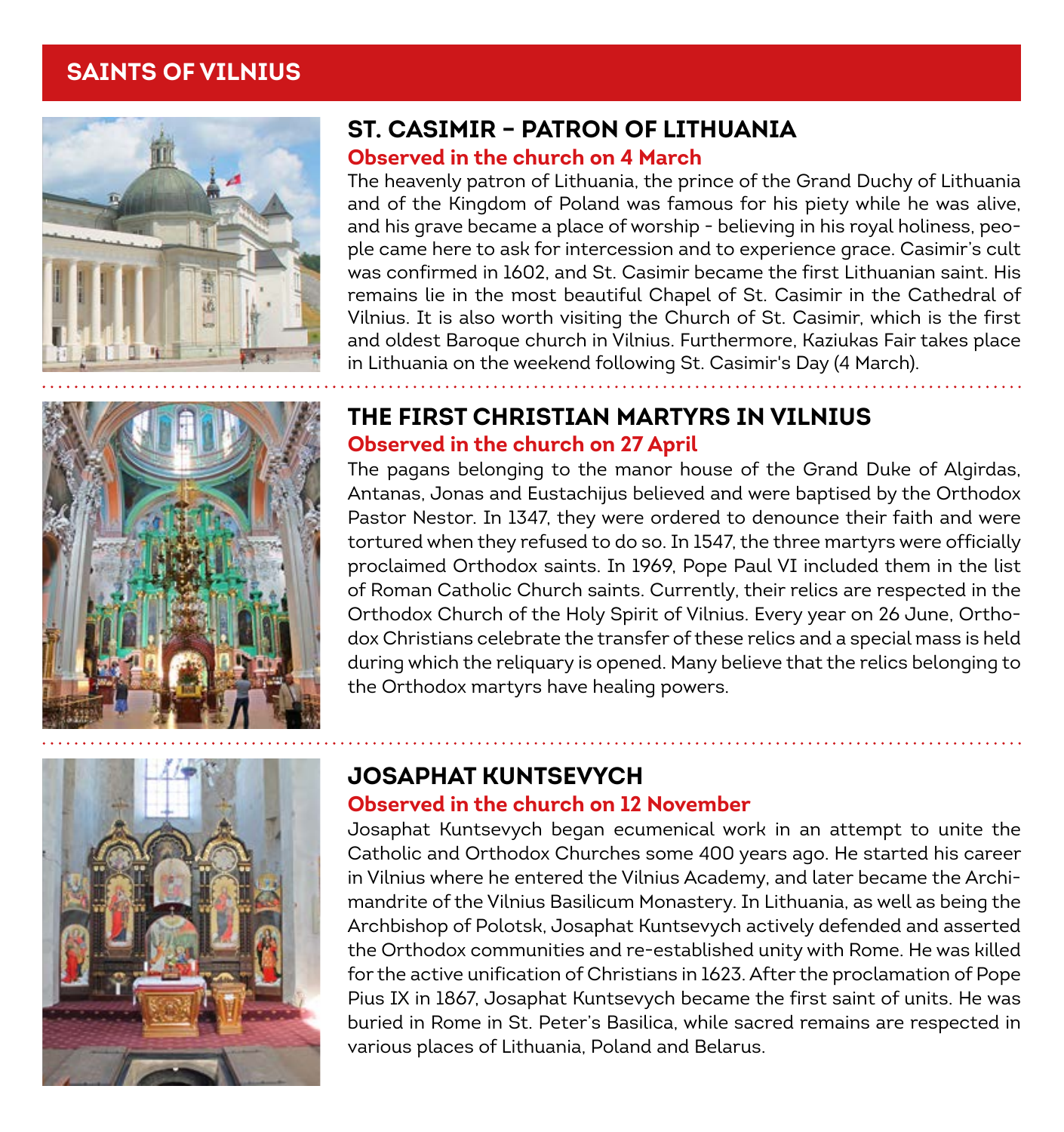#### **9. THE HILL OF THREE CROSSES**



#### **Kalnų parkas**

The monument of the Three Crosses was erected to commemorate seven Franciscan martyrs of Vilnius, who were executed during the reign of Grand Duke Algirdas. It was built on the Crooked/Grey Hill, which is now known as the Hill of Three Crosses. The concrete Monument of Three Crosses was designed in 1916, by the famous architect Antanas Vivulskis. In 1950 the Soviet government destroyed the original monument, though its remnants can be seen at the foot of the hill. The present monument of the Three Crosses was reconstructed in 1989, just before the restoration of Lithuania's independence.

#### **CALVARY WAY OF THE CROSS**



#### **Start at Pušynas Road 25, the northern part of Vilnius**

The origins of the Vilnius Calvary reach as far back as the  $14<sup>th</sup>$  century, and the Way was built in the 17<sup>th</sup> century to thank the Lord for the victory over the Cossack army. It is one of the largest complexes of Ways of the Cross in Europe, covering seven kilometres. Just like hundreds of years ago, believers go on walking routes to replicate the road of Christ's suffering. During the Pentecost, the hills here are filled with the songs of tearful pilgrims, and during the summer, the secular Franciscans of Vilnius invite believers to reflect on the suffering of Jesus walking along his path on the first Friday of the month at 3 p.m.

The Calvary of Vilnius is divided into two parts and reproduces the topography and orientation of Jerusalem so that worshippers, who were unable to visit the Holy Land, could repeat the last trip of Jesus. The takeup path from the Last Supper Room to the Quarterly Old Town Gateway consists of 20 stations, marked by eight chapels, a bridge along the Cedron stream, one brick and seven wooden gates, and the Way from Pilot Town Hall to Golgotha Hill – and 15 stations marked by 12 masonry chapels and three stations equipped in a church.

It is also possible to go by the Mary's path, which consist of 12 stations and goes in the opposite direction of the road of Christ's suffering. The Calvary Way of the Cross is included in the way of John Paul II in the Archdiocese of Vilnius.

#### **EVENTS**

- 4 March; St. Casimir (Vilnius Cathedral)
- Week after Easter; God's Mercy Week (Temple of Divine Mercy)
- Seventh Sunday after Easter; Pentecost (Calvary Church of the Discovery of the Holy Cross)
- Week of 16 November; the feast of the Mother of Mercy at the Gates of Dawn (Chapel of the gates of Dawn).

#### **SACRED MUSIC CONCERTS**

• Free organ music concerts are held at St. Casimir Church: from May to October every Tuesday at 6:30 p.m.; and every Sunday at 1;00 p.m. from November to April

• The Church of St. Apostles Jacob and Philip has the largest carillon in the Baltic States; its ringing can be heard daily at 12:55 p.m. The ancient Medieval Dominican Hymn "Salve Regina" sounds at 7:30 p.m.

• VOX ORGANI CATHEDRALIS summer concerts at the Vilnius Cathedral Basilica during every Thursday at 12:00 p.m.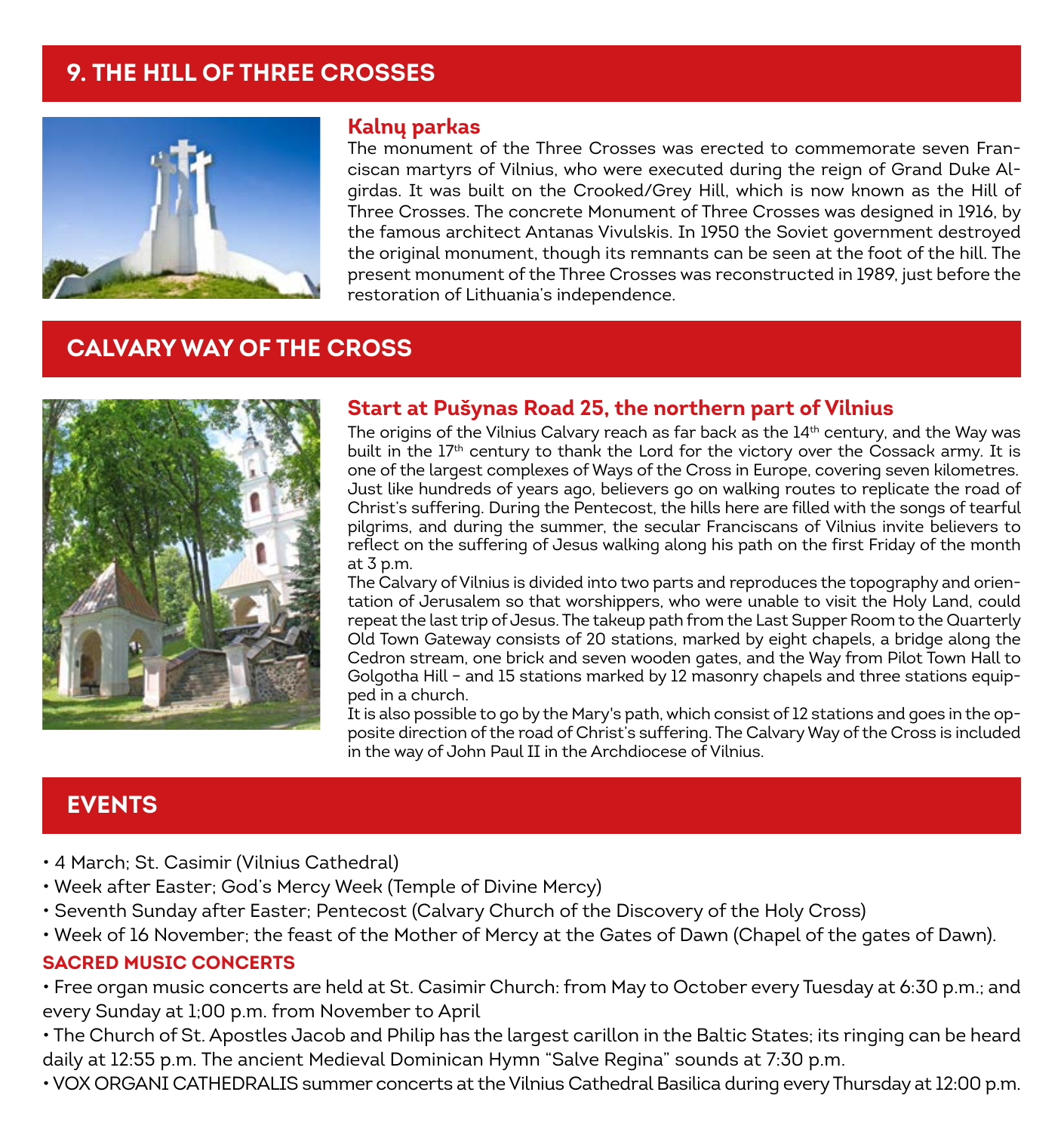#### **ST. CHRISTOPHER – THE PATRON OF VILNIUS**





#### **Mentioned in the church on 25 July**

St. Christopher, in Greek "Carrying Christ", served the Lord in life by carrying travellers through the river. During his lifetime, he helped save around 48,000 sinners and after his death, became the guardian of gardeners, bookbinders, seamen, bridge builders and ferrymen. Moreover, it is believed that he protects from disasters on various journeys and is therefore considered to be the patron of travellers.

St. Christopher is pictured on the Vilnius Coat of Arms (since 1330) wading in the water, leaning on a stick, and carrying a Jesus child on his shoulders. He blesses with one hand and in the other is carrying a globe. During the reconstruction of the Vilnius Town Hall in 1938, decorative grilles depicting the city symbol of St. Christopher were hung over the back door, and today the city's Coat of Arms can also be seen over the door of the Town Hall.

St. Christopher's Coat of Arms was banned during the Soviet era.

St. Christopher's name memorialised in 1994 establishing St. Christopher Chamber Orchestra. Every year since 1998, distinguished residents of Vilnius receive the Holy Christopher's Award for their deeds.

Three sculptures of St. Christopher can be found in Vilnius today. One of the oldest sculptures of St. Christopher is in the Church of the Saint Apostles Peter and Paul. In the courtyard of the Church of St. Nicholas there is a granite sculpture of St. Christopher designed by Antanas Kmieliauskas to symbolise the freedom of Lithuania during the Soviet era, and the St. Christopher's sculpture in front of the Parliament was created by Kazys Kisielius.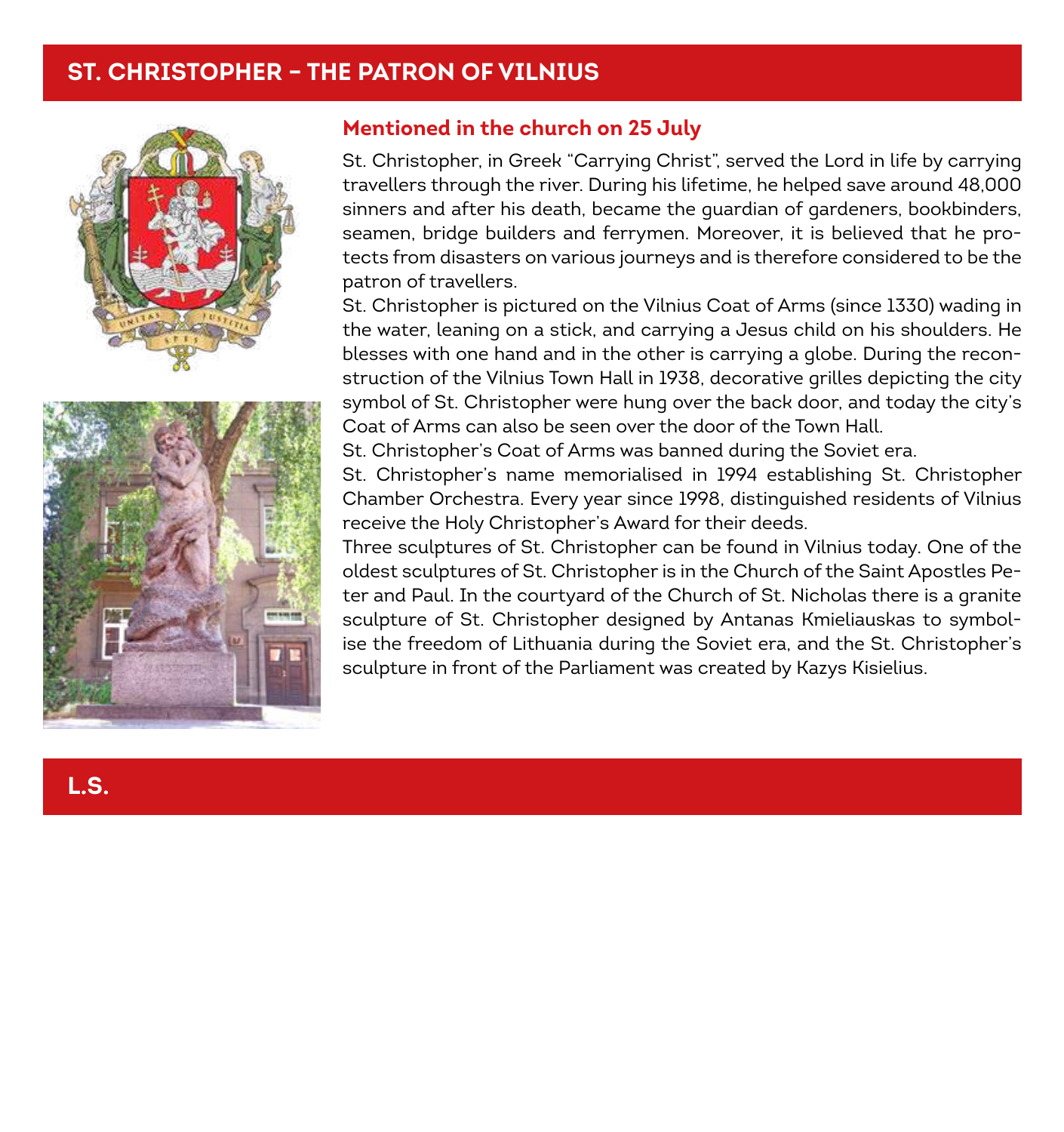# **PRACTICAL INFORMATION**

| <b>Vilnius Pilgrim Centre</b>     | Dominikonų St. 6<br>piligrimai@vilnensis.lt<br>Opening hours: I-V 9:00-18:00<br>• Information about pilgrimage opportunities in Vilnius<br>· Aid for organising pilgrimage trips, booking of overnight stay                                                                                                                                                                                                                                                                                                                                                                                                           |
|-----------------------------------|-----------------------------------------------------------------------------------------------------------------------------------------------------------------------------------------------------------------------------------------------------------------------------------------------------------------------------------------------------------------------------------------------------------------------------------------------------------------------------------------------------------------------------------------------------------------------------------------------------------------------|
| <b>Pilgrim Passport</b>           | You can download the Vilnius Pilgrim Passport from the website<br>http://cityofmercy.lt. You can print a passport before the trip<br>and ask for stamps to be affixed in the churches in Vilnius, the<br>Pilgrim Centre or the Vilnius Tourist Information Centres.                                                                                                                                                                                                                                                                                                                                                   |
| The best time to visit            | From late April to mid-September the days get warmer in Vil-<br>nius, so travellers often choose this time to visit the city. When<br>travelling in the winter and early spring you need to prepare for<br>colder temperatures and the possibility of sleet or snow. In the<br>spring, summer and autumn it is recommended to bring cloth-<br>ing that protects against rain and umbrellas.                                                                                                                                                                                                                           |
| <b>Accommodation</b>              | Vilnius has monasteries and quest houses that can accommo-<br>date individual pilgrims and their groups. Many of these places<br>have suitable spaces for community thematic weekends, re-<br>treats, trainings, and conferences. The Domus Maria Hotel of<br>Vilnius Archdiocese was founded in the former discalced Car-<br>melite monastery just outside the Chapel of the Mother of Mer-<br>cy at the Gates of Dawn. The Trinapolis Retreat House in the Vil-<br>nius Archdiocese is founded in the former Trinitarian Monastery<br>surrounded by the Verkiai Regional Park and the Vilnius Calvary<br>Crossroad. |
| Baggage                           | Luggage storage services are provided at the Vilnius Bus and<br>Railway Station, as well as at hotels. Pilgrims can leave their<br>bags at the Pilgrim Centre during working hours.                                                                                                                                                                                                                                                                                                                                                                                                                                   |
| <b>St. Mass times in churches</b> | Mass times in Lithuanian and foreign languages can be checked<br>at churches, on their websites or on the website of the Archdio-<br>cese of Vilnius www.vilnensis.lt.                                                                                                                                                                                                                                                                                                                                                                                                                                                |